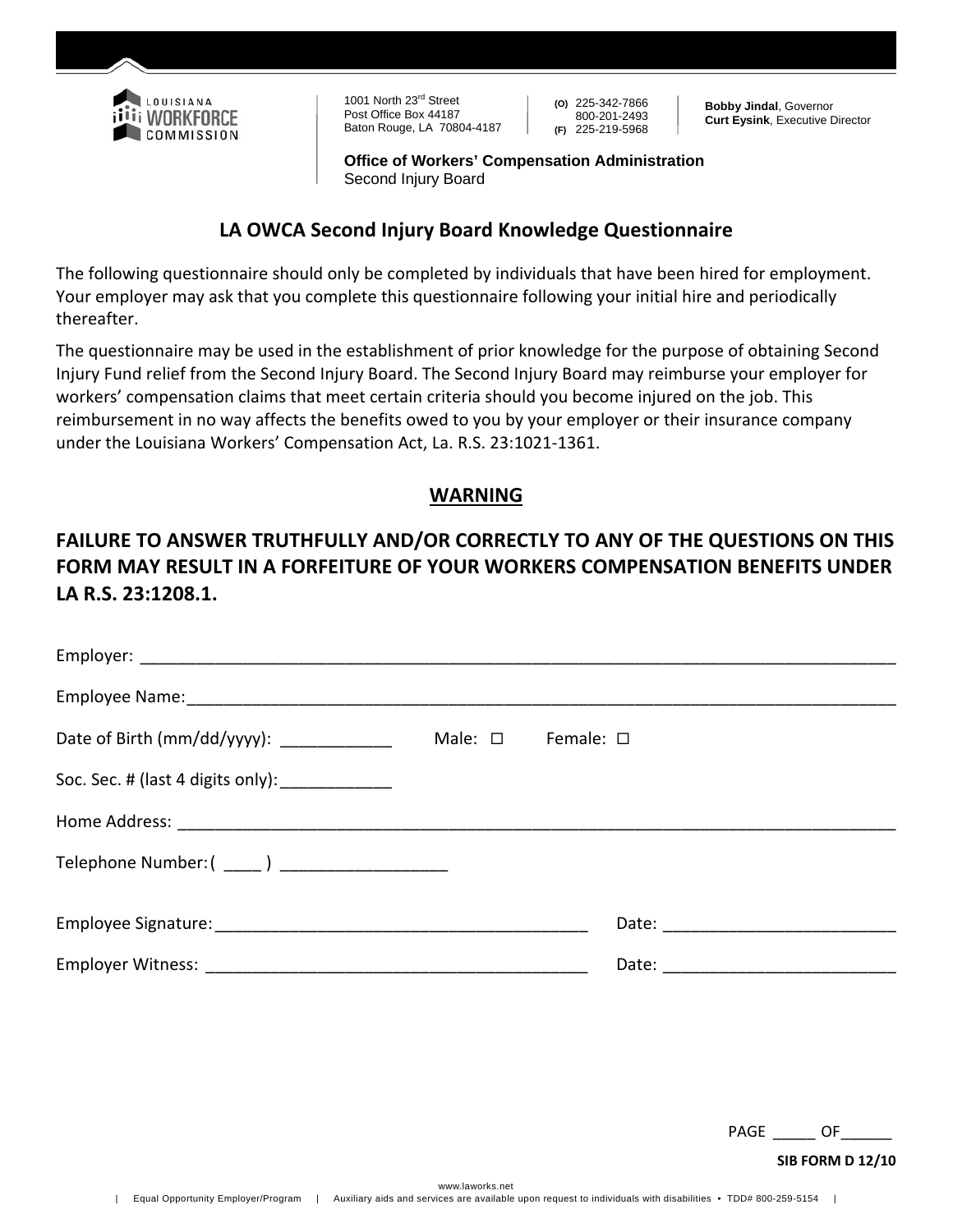Please place a check in the appropriate box next to each medical condition listed below. Each illness or condition requires a Yes (Y) or No (N) answer. For all conditions that you check yes, write a brief explanation on the Explanation Page.

**Disease and Other Medical Conditions** [Please check the appropriate box. Each illness/injury requires a Yes (Y) or No (N) answer.]

| Y N                              | Υ<br>-N                                  | Y N                             | Y N                                         |
|----------------------------------|------------------------------------------|---------------------------------|---------------------------------------------|
| $\Box$ $\Box$ Diabetes           | $\Box$ $\Box$ Cerebral Palsy             | $\square$ $\square$ Arthritis   | $\Box$ Heart Disease/Heart Attack           |
| $\square$ $\square$ Silicosis    | $\Box$ Tuberculosis<br>П                 | $\Box$ $\Box$ Parkinson's       | $\Box$ $\Box$ Congestive Heart Failure      |
| $\Box$ $\Box$ Varicose Veins     | <b>Multiple Sclerosis</b><br>$\Box$<br>□ | $\Box$ $\Box$ Brain Damage      | $\Box$ $\Box$ Vision Loss, one or both eyes |
| $\Box$ $\Box$ Asbestosis         | $\Box$ Post Traumatic Stress<br>п        | $\Box$ $\Box$ Asthma            | $\Box$ $\Box$ Disability from Polio         |
| $\Box$ $\Box$ Hyperinsulinism    | $\Box$ Osteomyelitis                     | $\Box$ $\Box$ Dementia          | $\Box$ Psychoneurotic Disability            |
| $\Box$ $\Box$ Alzheimer's        | Nervous Disorder<br>$\Box$<br>П          | $\Box$ $\Box$ Thrombophlebitis  | $\Box$ $\Box$ Ruptured or Herniated Disc    |
| $\Box$ $\Box$ Emphysema          | □ Muscular Dystropy<br>□                 | $\Box$ $\Box$ Arteriosclerosis  | $\Box$ $\Box$ Ankylosis or Joint Stiffening |
| $\square$ $\square$ Hearing Loss | <b>Migraine Headaches</b><br>□<br>$\Box$ | $\square$ $\square$ Hodgkin's   | $\Box$ $\Box$ High/Low Blood Pressure       |
| $\square$ $\square$ COPD         | $\Box$ Mental Retardation<br>п           | $\Box$ $\Box$ Cancer            | $\Box$ $\Box$ Carpal Tunnel Syndrome        |
| $\Box$ $\Box$ Hypertention       | Kidney Disorder<br>0 O                   | $\Box$ $\Box$ Double Vision     | $\Box$ $\Box$ Compressed Air Sequelae       |
| $\square$ $\square$ Head Injury  | $\Box$ Loss of Use of Limb<br>П          | $\Box$ Mental Disorders         | $\Box$ $\Box$ Disease of the Lung           |
| $\Box$ $\Box$ Epilepsy           | $\Box$ Seizure Disorder<br>п             | $\Box$ $\Box$ Hemophilia        | □ □ Coronary Artery Disease                 |
| $\square$ $\square$ Stroke       | □ Sickle Cell Disease                    | $\Box$ $\Box$ Bleeding Disorder | $\Box$ $\Box$ Heavy Metal Poisoning         |

**Surgical Treatment** [Please check the appropriate box. Each illness/injury requires a Yes (Y) or No (N) answer.]

| Y N<br>$\Box$ $\Box$ Spinal Disc Surgery |                |                 | Year (approximate if unsure)_____________         |  |
|------------------------------------------|----------------|-----------------|---------------------------------------------------|--|
| $\Box$ $\Box$ Spinal Fusion Surgery      |                |                 | Year (approximate if unsure)___________           |  |
| $\Box$ $\Box$ Amputated Foot             | Left $\Box$    |                 | Right $\Box$ Year (approx. if unsure) __________  |  |
| $\Box$ $\Box$ Amputated Leg              | Left $\Box$    |                 | Right $\Box$ Year (approx. if unsure) _________   |  |
| $\square$ $\square$ Amputated Arm        | Left $\square$ |                 | Right $\Box$ Year (approx. if unsure) __________  |  |
| $\Box$ $\Box$ Amputated Hand             | Left $\Box$    | Right $\square$ | Year (approx. if unsure) ___________              |  |
| $\Box$ $\Box$ Knee Replacement           | Left $\square$ |                 | Right $\Box$ Year (approx. if unsure) _________   |  |
| $\Box$ $\Box$ Hip Replacement            |                |                 | Left □ Right □ Year (approx. if unsure) _________ |  |
| $\Box$ $\Box$ Other Joint Replacement    |                |                 |                                                   |  |
| $\Box$ $\Box$ Other Surgical Procedure   |                |                 |                                                   |  |
|                                          |                |                 |                                                   |  |
|                                          |                |                 |                                                   |  |
|                                          |                |                 |                                                   |  |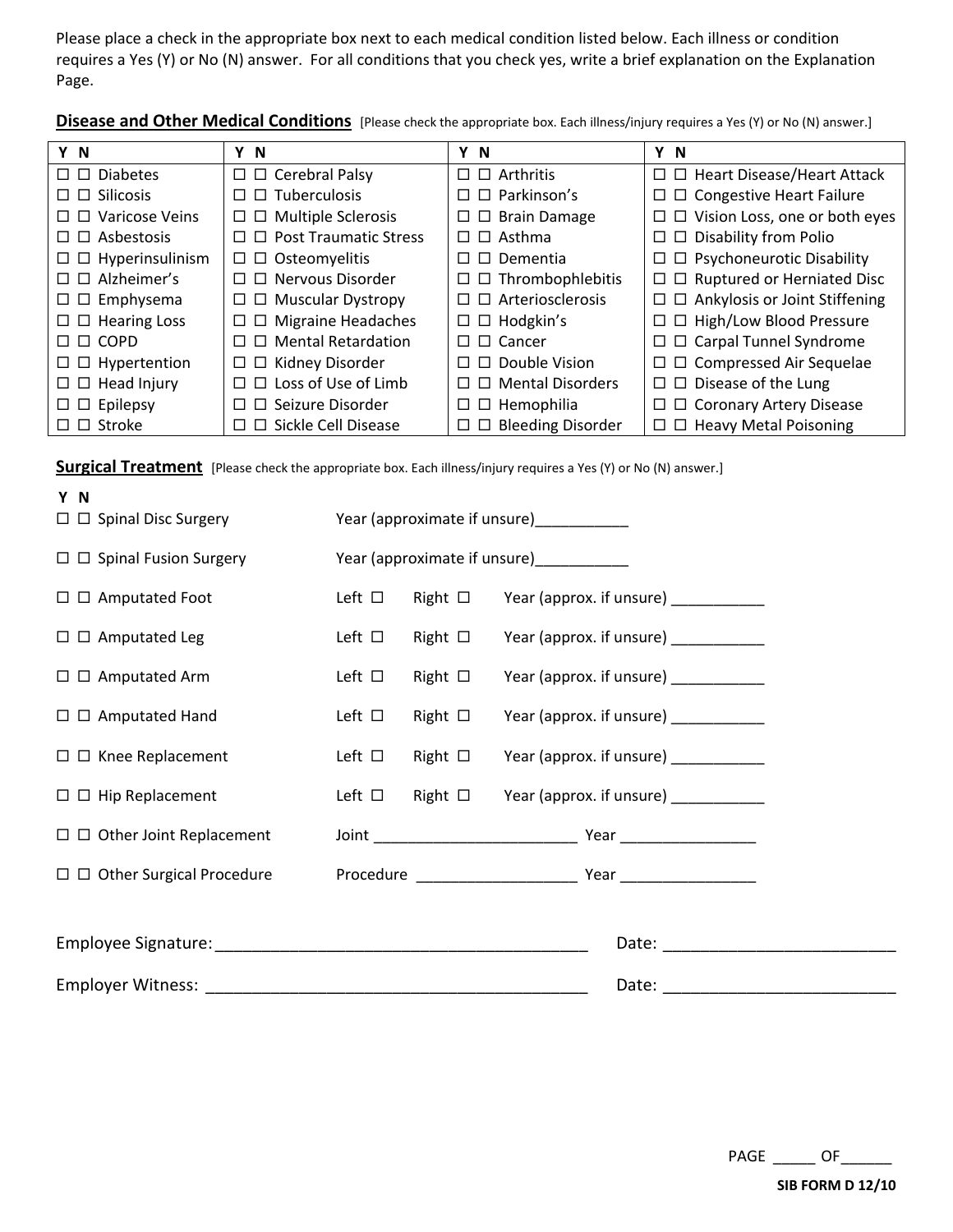#### **EXPLANATION PAGE**

Please use the space below to explain the illnesses and/or conditions that you checked a Yes (Y) or any other medical conditions that may not be listed on this form. Ask your employer for additional copies of this page if needed.

|                                                                                  | Year Diagnosed (approx): \\equimear \\equimear \\equimear \\equimear \\equimear \\equimear \\equimear \\equime |                                                                                                                                                                                                                                |  |
|----------------------------------------------------------------------------------|----------------------------------------------------------------------------------------------------------------|--------------------------------------------------------------------------------------------------------------------------------------------------------------------------------------------------------------------------------|--|
| Are you still treating for this condition?                                       | Yes $\square$                                                                                                  | No $\square$                                                                                                                                                                                                                   |  |
| Are you taking medication for this condition?                                    | Yes $\square$                                                                                                  | No <sub>1</sub>                                                                                                                                                                                                                |  |
| Do you have any permanent restrictions for this condition?                       | Yes $\square$                                                                                                  | No <sub>1</sub>                                                                                                                                                                                                                |  |
|                                                                                  |                                                                                                                |                                                                                                                                                                                                                                |  |
|                                                                                  |                                                                                                                |                                                                                                                                                                                                                                |  |
| Are you still treating for this condition?                                       | Yes $\Box$                                                                                                     | No <sub>1</sub>                                                                                                                                                                                                                |  |
| Are you taking medication for this condition?                                    | Yes $\square$                                                                                                  | No <sub>1</sub>                                                                                                                                                                                                                |  |
| Do you have any permanent restrictions for this condition?                       | Yes $\square$                                                                                                  | No $\square$                                                                                                                                                                                                                   |  |
| ,我们也不会有什么。""我们的人,我们也不会有什么?""我们的人,我们也不会有什么?""我们的人,我们也不会有什么?""我们的人,我们也不会有什么?""我们的人 |                                                                                                                |                                                                                                                                                                                                                                |  |
|                                                                                  |                                                                                                                | _Year Diagnosed (approx): __________________                                                                                                                                                                                   |  |
| Are you still treating for this condition?                                       | Yes $\Box$                                                                                                     | No $\square$                                                                                                                                                                                                                   |  |
| Are you taking medication for this condition?                                    | Yes $\square$                                                                                                  | No <sub>1</sub>                                                                                                                                                                                                                |  |
| Do you have any permanent restrictions for this condition?                       | Yes $\square$                                                                                                  | No <sub>1</sub>                                                                                                                                                                                                                |  |
|                                                                                  |                                                                                                                |                                                                                                                                                                                                                                |  |
|                                                                                  |                                                                                                                |                                                                                                                                                                                                                                |  |
| Are you still treating for this condition?                                       | Yes $\square$                                                                                                  | No <sub>1</sub>                                                                                                                                                                                                                |  |
| Are you taking medication for this condition?                                    | Yes □ No □                                                                                                     |                                                                                                                                                                                                                                |  |
| Do you have any permanent restrictions for this condition?                       | Yes $\square$                                                                                                  | No $\square$                                                                                                                                                                                                                   |  |
|                                                                                  |                                                                                                                |                                                                                                                                                                                                                                |  |
|                                                                                  |                                                                                                                |                                                                                                                                                                                                                                |  |
|                                                                                  |                                                                                                                | Date: National Contract of Contract of Contract of Contract of Contract of Contract of Contract of Contract of Contract of Contract of Contract of Contract of Contract of Contract of Contract of Contract of Contract of Con |  |

PAGE \_\_\_\_\_\_ OF \_\_\_\_\_\_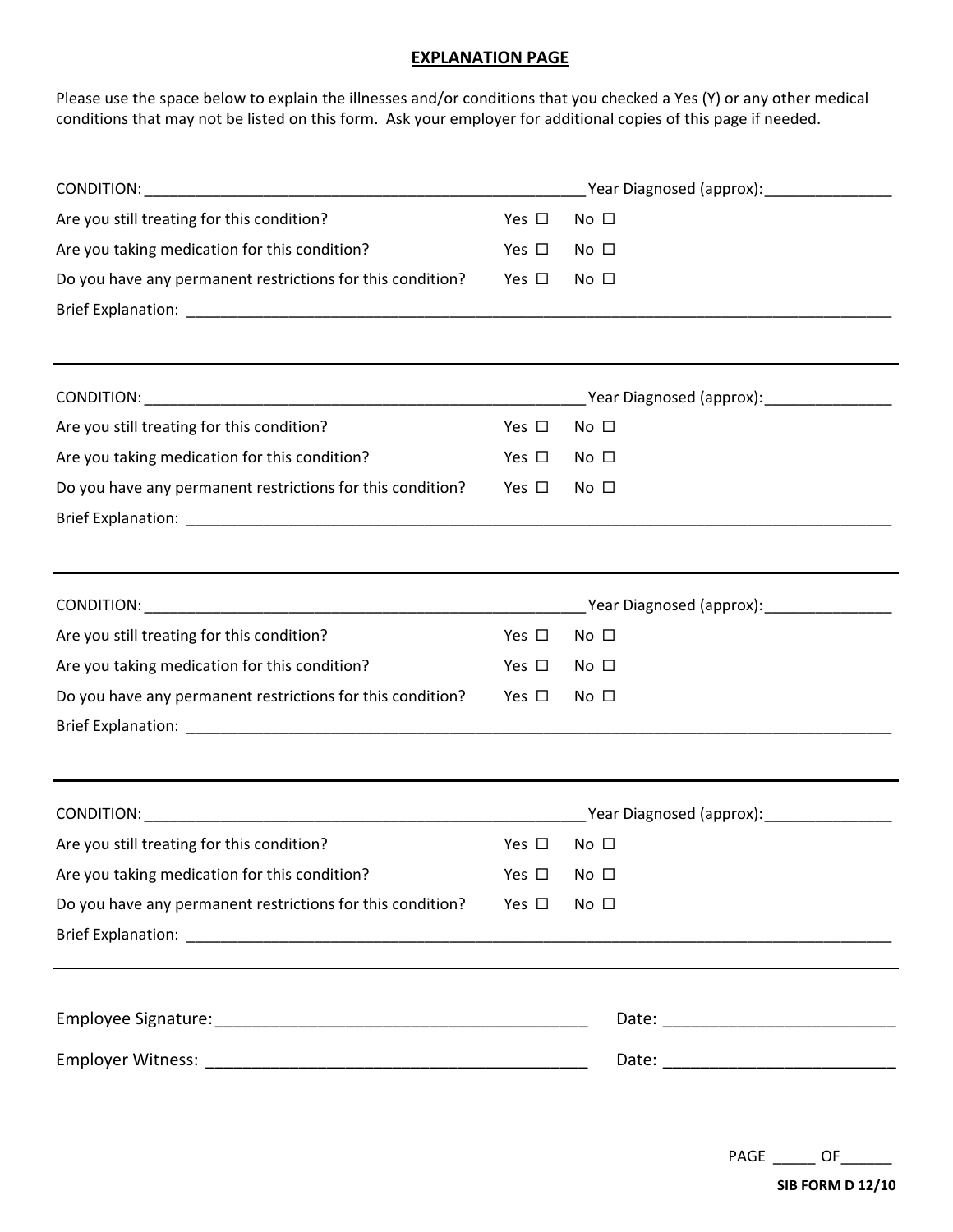Please answer the following questions.

|                                                                                                                                                                            | 1. Has any doctor ever restricted your activities?<br>Were the restrictions: Permanent _____ Temporary ____<br>Are you currently restricted?                                                                                       | Yes □ No □<br>Yes □ No □ |                |
|----------------------------------------------------------------------------------------------------------------------------------------------------------------------------|------------------------------------------------------------------------------------------------------------------------------------------------------------------------------------------------------------------------------------|--------------------------|----------------|
|                                                                                                                                                                            | 2. Are you presently treating with a doctor, chiropractor, psychiatrist, psychologist or other health-care<br>provider?                                                                                                            | Yes $\square$            | $No$ $\square$ |
|                                                                                                                                                                            |                                                                                                                                                                                                                                    |                          |                |
|                                                                                                                                                                            |                                                                                                                                                                                                                                    |                          |                |
|                                                                                                                                                                            |                                                                                                                                                                                                                                    |                          |                |
|                                                                                                                                                                            | 3. If you are presently taking prescription medication other than those listed on the Explanation Page, please<br>complete the requested information below.                                                                        |                          |                |
|                                                                                                                                                                            |                                                                                                                                                                                                                                    |                          |                |
|                                                                                                                                                                            |                                                                                                                                                                                                                                    |                          |                |
| 4. Have you ever had an on the job accident?<br>Yes $\square$ No $\square$<br>If you answered "YES," please provide the date for each injury and the nature of the injury: |                                                                                                                                                                                                                                    |                          |                |
|                                                                                                                                                                            |                                                                                                                                                                                                                                    |                          |                |
|                                                                                                                                                                            |                                                                                                                                                                                                                                    |                          |                |
|                                                                                                                                                                            | 5. Has a doctor recommended a surgical procedure, which has not been completed prior to this date,<br>including but not limited to knee, hip or shoulder replacement? Yes $\Box$ No $\Box$<br>If you answered YES, please provide: |                          |                |
|                                                                                                                                                                            |                                                                                                                                                                                                                                    |                          |                |
|                                                                                                                                                                            |                                                                                                                                                                                                                                    |                          |                |
|                                                                                                                                                                            |                                                                                                                                                                                                                                    |                          |                |
|                                                                                                                                                                            |                                                                                                                                                                                                                                    |                          |                |
|                                                                                                                                                                            |                                                                                                                                                                                                                                    |                          |                |
|                                                                                                                                                                            |                                                                                                                                                                                                                                    |                          |                |
|                                                                                                                                                                            |                                                                                                                                                                                                                                    |                          |                |

| PAGF |  |
|------|--|
|      |  |